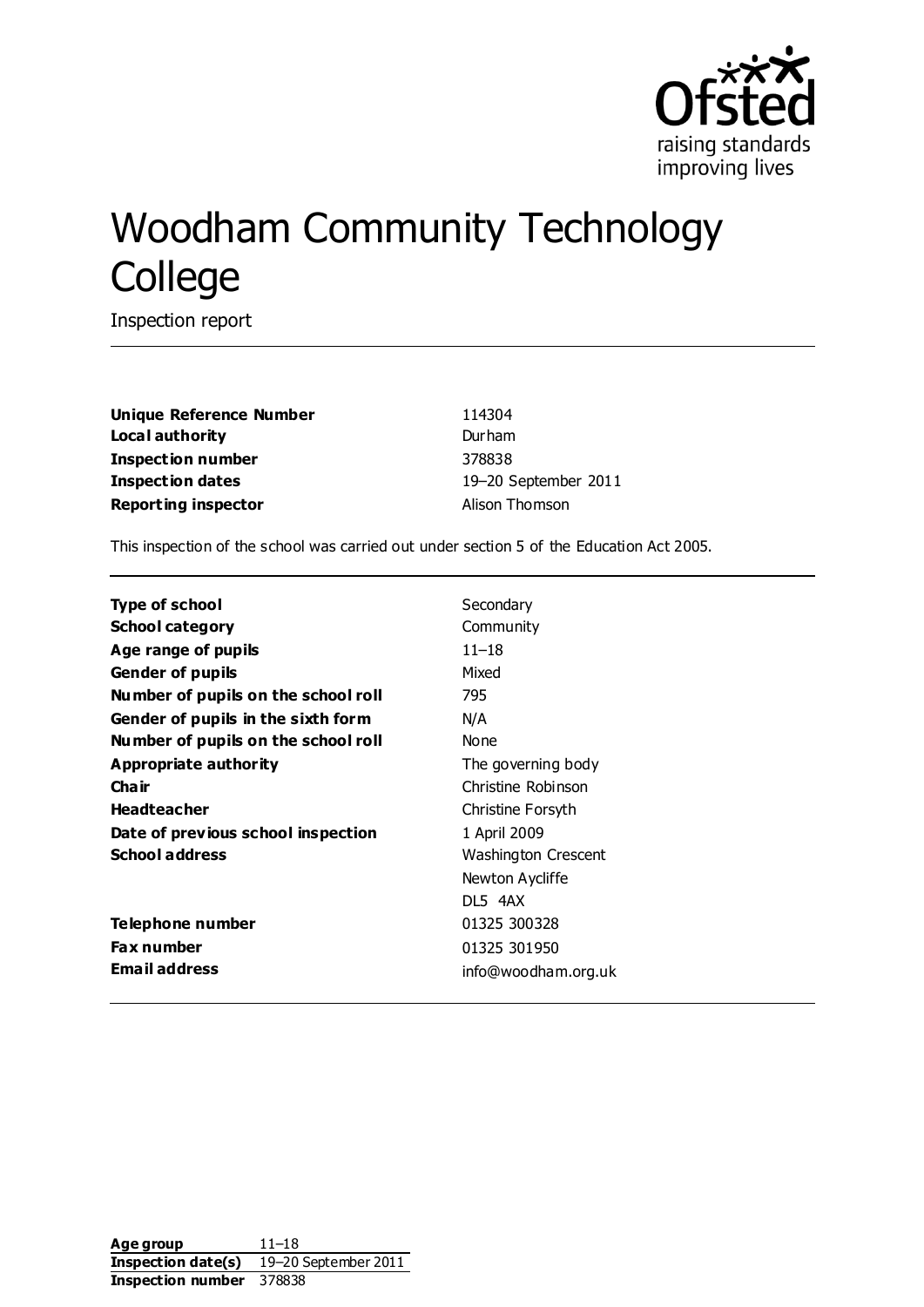The Office for Standards in Education, Children's Services and Skills (Ofsted) regulates and inspects to achieve excellence in the care of children and young people, and in education and skills for learners of all ages. It regulates and inspects childcare and children's social care, and inspects the Children and Family Court Advisory Support Service (Cafcass), schools, colleges, initial teacher training, work-based learning and skills training, adult and community learning, and education and training in prisons and other secure establishments. It rates council children's services, and inspects services for looked after children, safeguarding and child protection.

Further copies of this report are obtainable from the school. Under the Education Act 2005, the school must provide a copy of this report free of charge to certain categories of people. A charge not exceeding the full cost of reproduction may be made for any other copies supplied.

If you would like a copy of this document in a different format, such as large print or Braille, please telephone 0300 123 4234, or email [enquiries@ofsted.gov.uk](mailto:enquiries@ofsted.gov.uk)

You may copy all or parts of this document for non-commercial purposes, as long as you give details of the source and date of publication and do not alter the information in any way.

To receive regular email alerts about new publications, including survey reports and school inspection reports, please visit our website and go to 'Subscribe'.

Piccadilly Gate Store Street Manchester M1 2WD

T: 0300 123 4234 Textphone: 0161 618 8524 [enquiries@ofsted.gov.uk](mailto:enquiries@ofsted.gov.uk) [www.ofsted.gov.uk](http://www.ofsted.gov.uk/)



© Crown copyright 2011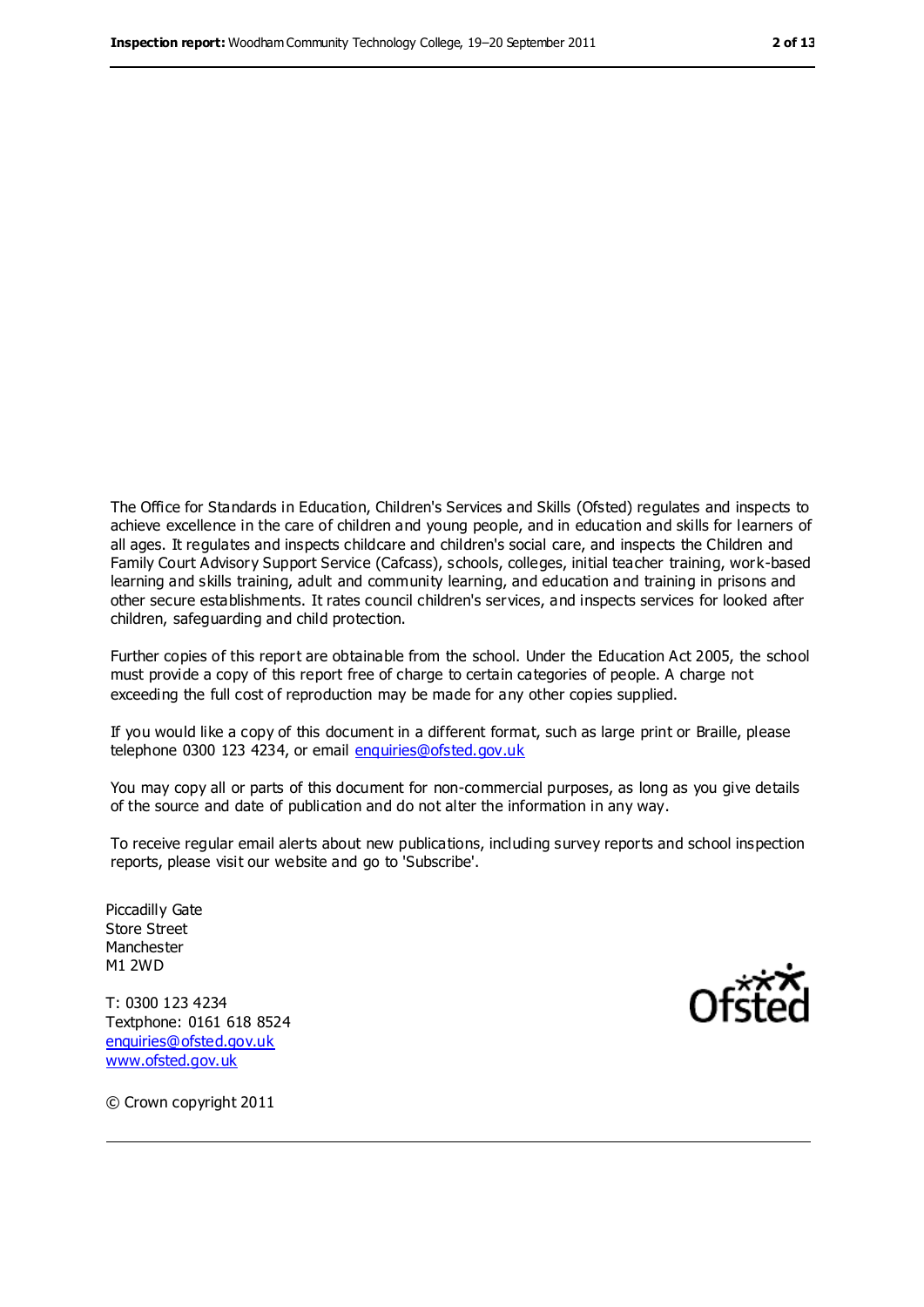# **Introduction**

This inspection was carried out by four additional inspectors. The inspectors observed 33 teachers and 33 lessons, and held meetings with members of the governing body, staff and groups of students. They observed the school's work and analysed 225 questionnaires from parents and carers, 106 from students and 60 from staff. The team also looked at documents and policies, including those relating to the safeguarding of students, information the school had collected about the students' progress and the school's records of its monitoring of the quality of teaching and learning.

The inspection team reviewed many aspects of the school's work. It looked in detail at a number of key areas.

- What the current attainment and progress are in mathematics across the whole school.
- The extent to which students are successfully directed to learn independently and assess for themselves how well they are doing.
- How effective the school's monitoring and evaluation are, especially those of subject leaders, in accelerating improvement in areas that are less strong.

# **Information about the school**

Woodham is a smaller-than-average-sized secondary school. It is designated 11 to 18, but there have been no students in the sixth form for the past two years. The proportion of students known to be eligible for free school meals is above average. Most students are White British and few speak English as an additional language. The proportion of students with special educational needs and/or disabilities, including those with a statement of special educational needs, is higher than average. The school is a specialist Technology College. It has a specialist unit for students with physical disabilities and/or specific learning difficulties, but currently there are no students in the unit. The school has many awards, including Healthy School status and the International Award for the development of students' understanding of other cultures. The headteacher has been in post since September 2010, but was previously the acting headteacher for one year.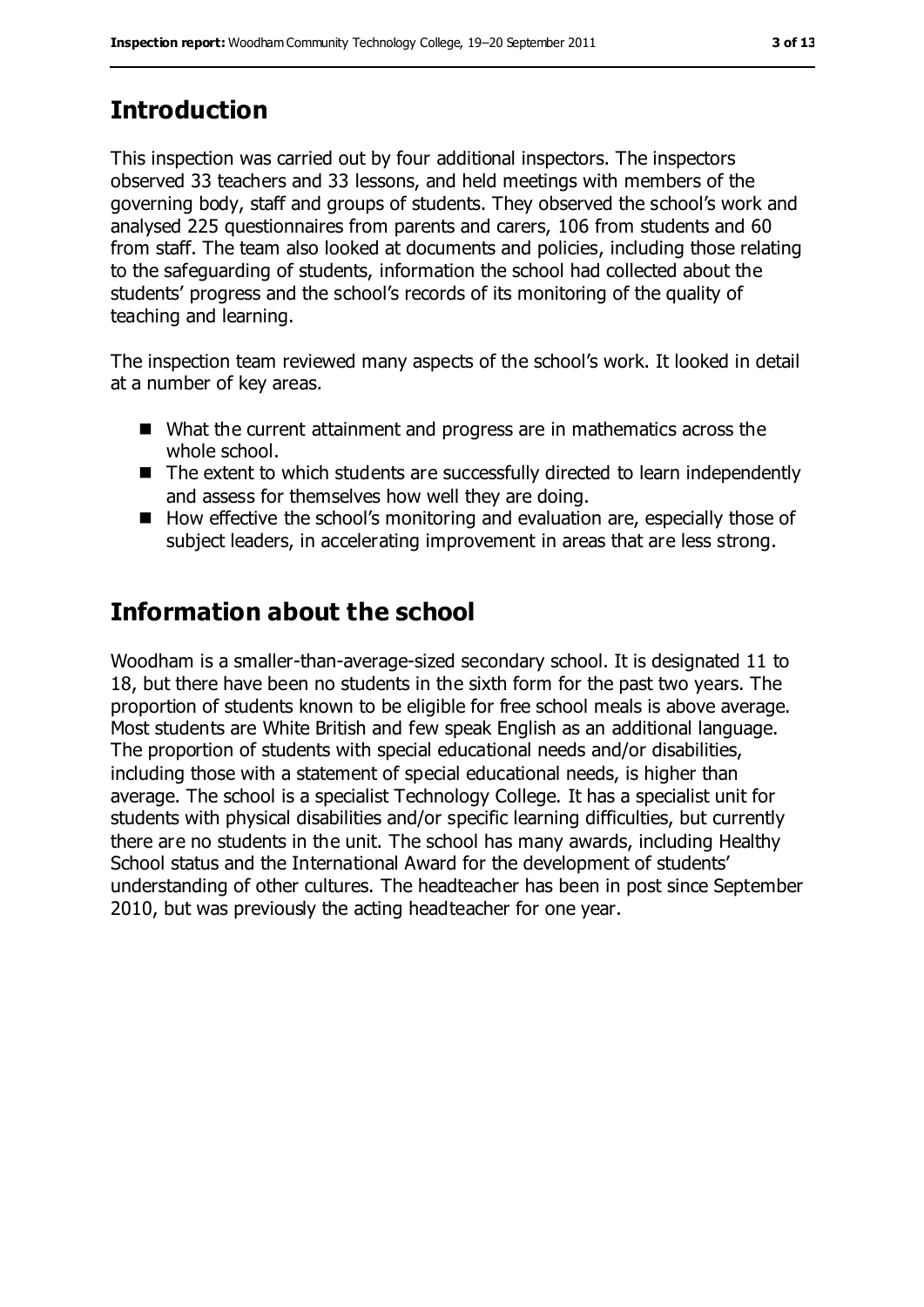**Inspection grades: 1 is outstanding, 2 is good, 3 is satisfactory and 4 is inadequate** Please turn to the glossary for a description of the grades and inspection terms

# **Inspection judgements**

#### **Overall effectiveness: how good is the school? 2**

#### **The school's capacity for sustained improvement 2**

#### **Main findings**

Woodham Community Technology is a good school that is improving strongly. Outcomes for students are good because their achievement and all aspects of their personal development are good. Students, staff, parents and carers are most positive about the school. The following comments from parents and carers exemplify the views of many, 'The staff show a genuine care and concern.' and 'I have nothing but praise in the highest degree for this school.'

The headteacher and her newly-formed leadership team have been instrumental in bringing about the improved success of the school. Since the previous inspection many aspects of student outcomes have improved, including their behaviour, attendance and their learning and progress. Students enter in Year 7 with attainment that is slightly below average. They leave in Year 11 with attainment that is securely in line with that found nationally overall, but above average on many indicators. For example, in 2011 the percentage of students gaining five A\* to C grades at GCSE rose by 12% from the previous year, to 80%. Progress in both key stages is good and progress in mathematics, an area in which students were underachieving, is now good, due to rigorous monitoring and evaluation and increased accountability of teachers and subject leaders.

The quality of teaching has also improved and is good. There is some outstanding practice in teaching and learning within the school, although this is not shared well enough at present. In some lessons students are directed well to be able to say how successfully they are learning and how they can improve their work, but this is not a consistent feature of all lessons. Senior staff and subject leaders carry out many lesson observations and this has helped to raise the quality of teaching. However, these observations do not always have a close enough focus on the learning that is taking place. As a result attainment is not as high as it might be at present, nor the acceleration of learning and progress as fast.

Students are welcoming and proud of their school. The school lives up to its motto, 'Achievement for All', with equality of opportunity judged as good. The school's technology specialism impacts well throughout the school. Specialist targets are met and science is a leading department in using assessment information as a tool to improve learning. The good curriculum caters for the needs of individual students well with its wide range of courses and enrichment activities. Students welcome the many opportunities that the school has to offer, such as American Football and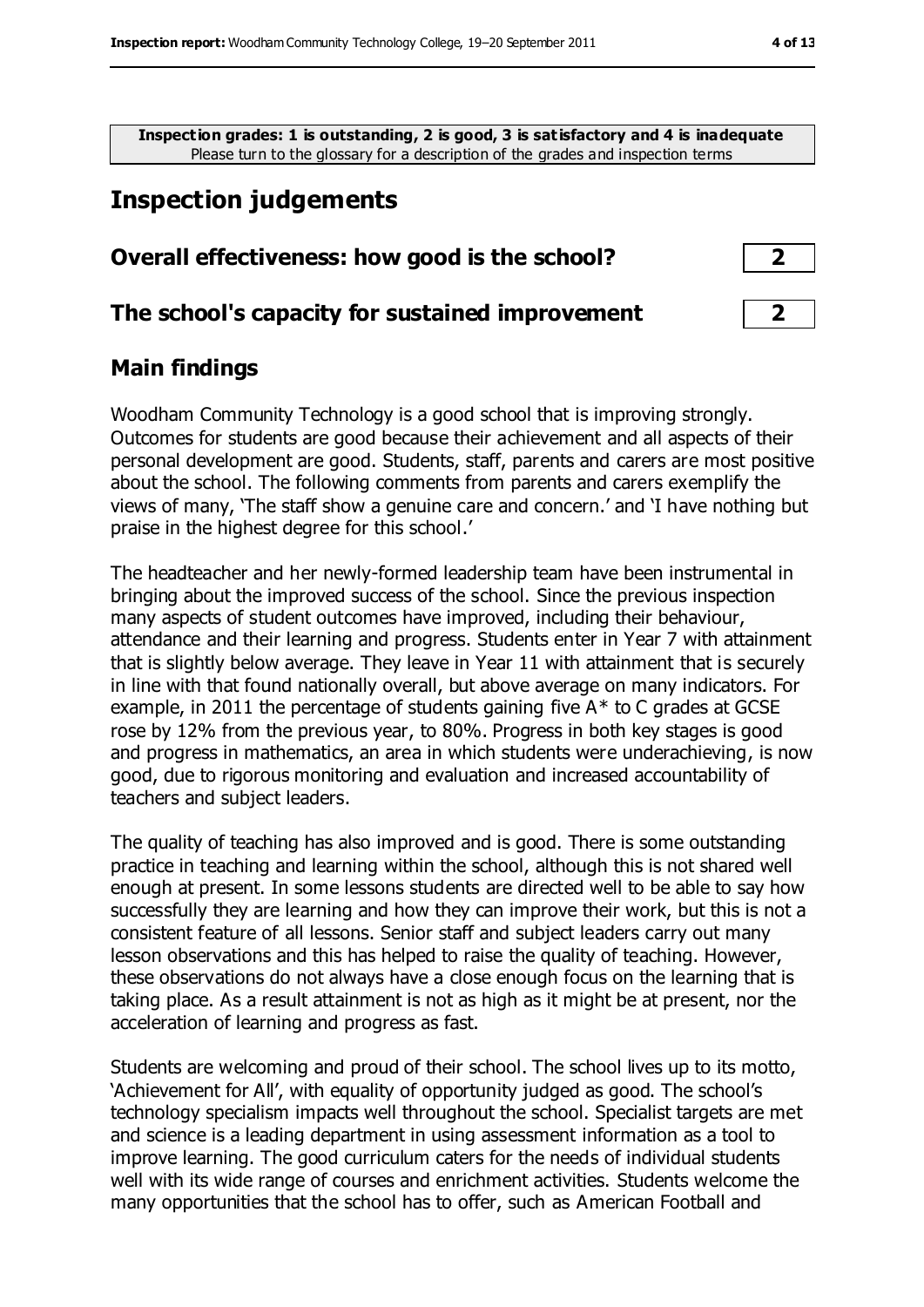Young Leaders promoting sport for younger children in primary schools. They recognise that there have been many improvements in their academic education. One student told the inspectors, 'The teaching has improved, so you really want to come to school now.'

The school's very accurate self-evaluation and its drive to be even better, coupled with the significant improvements that have been made recently, indicate that the capacity for further improvement is good.

## **What does the school need to do to improve further?**

- Raise attainment further and accelerate the rate of progress by:
	- sharing more effectively the outstanding practice in teaching and learning that already exists within the school
	- in lessons, always providing clear guidance so that all students can understand how well they are learning and what they need to do to improve their work
	- ensuring senior staff and subject leaders observe lessons with a closer focus on the learning that is taking place.

## **Outcomes for individuals and groups of pupils 2**

Inspection evidence from lesson observations confirms that learning and progress are good overall, and sometimes outstanding. Expectations are high and students enjoy a challenge. Their behaviour contributes well to their learning. These features were exemplified well in many lessons, including a Year 10 science lesson where students worked very effectively in groups debating the arguments for and against making immunisation compulsory. Similarly, in a Year 11 English lesson students were seen supporting each other very well to understand the difference between scripted and spontaneous language. Improved progress was seen in many mathematics lessons, a previous area of underachievement. In an outstanding Year 8 lesson, all students were seen to be highly motivated, enjoying the challenge of grouping numbers in as many different ways as possible. All students, including those who have special educational needs/and or disabilities and those who are known to be eligible for free school meals, make good progress, because of the welltargeted support and encouragement they receive, including that in the school's learning centre.

Students are in no doubt that they feel safe in school. They have a good understanding of what it means to be healthy, recognised in the achievement of Healthy School status. They appreciate the high standard of food provided in school and enjoy the many opportunities to take part in sporting activities and clubs. Students are recognised for their good contribution to the local community, for example, through their involvement in the Youth Town Council and through the Leadership Academy where they help organise sports events at the local leisure centre. There are many opportunities for students to take on responsibility in school and the 'student voice' is strong. Students' spiritual, moral, social and cultural development is good. Their understanding of international cultures, recognised in the recently gained International Award, is particularly good, because the school's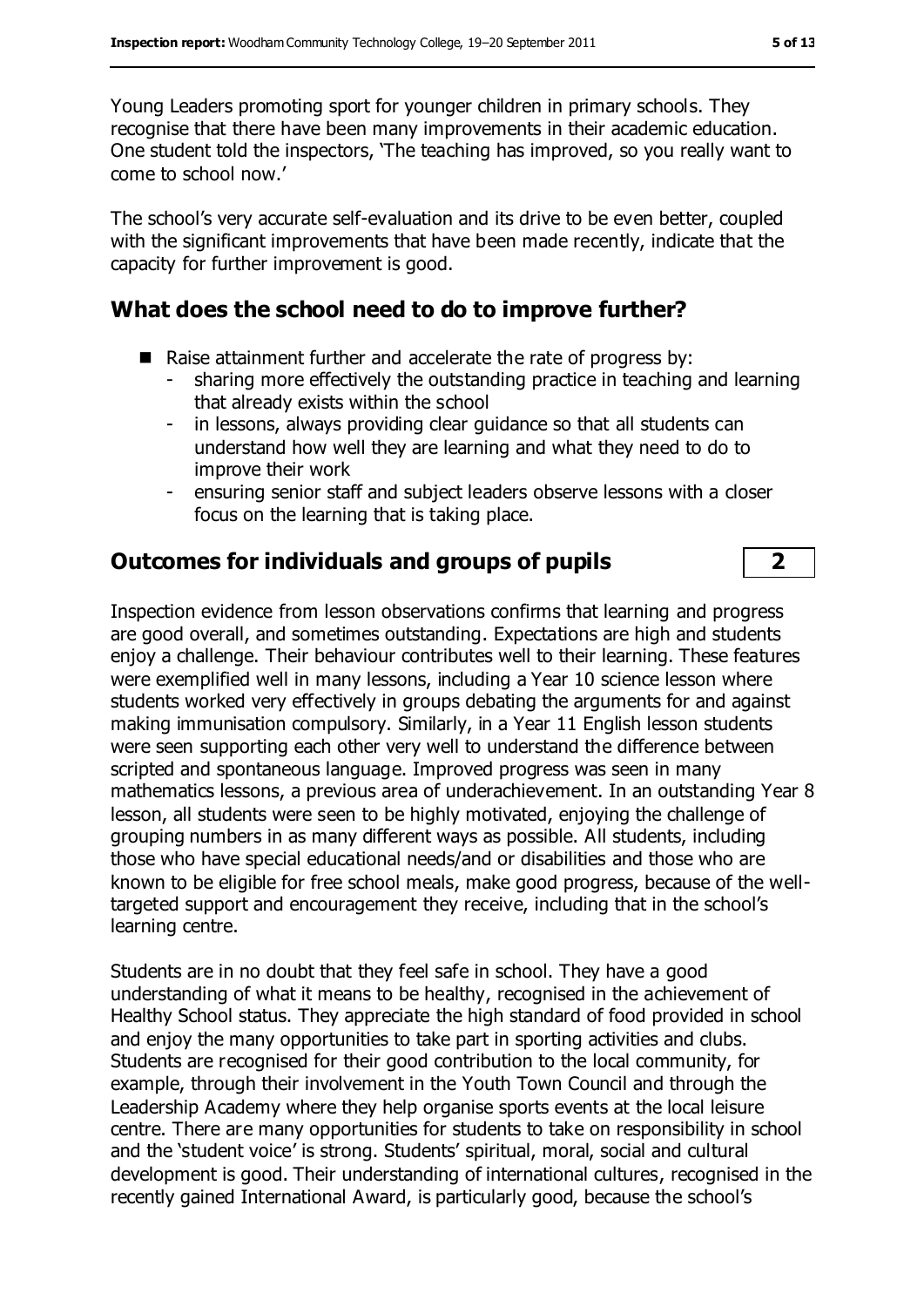promotion of community cohesion is good. However, their understanding of minorityethnic religions and cultures, reflecting those found in the United Kingdom as a whole, are less well developed, but improving strongly. Students leave school well equipped with the necessary skills and knowledge to enter post-16 education, employment or training opportunities, with above average attendance, above average attainment in English, information and communication technology (ICT) and average attainment in mathematics. When asked to describe their school, one student replied, 'The people here make this school what it is – friendly relationships, but teachers are strict when necessary.'

These are the grades for pupils' outcomes

| Pupils' achievement and the extent to which they enjoy their learning    |   |
|--------------------------------------------------------------------------|---|
| Taking into account:                                                     |   |
| Pupils' attainment <sup>1</sup>                                          | 3 |
| The quality of pupils' learning and their progress                       |   |
| The quality of learning for pupils with special educational needs and/or | ר |
| disabilities and their progress                                          |   |
| The extent to which pupils feel safe                                     |   |
| <b>Pupils' behaviour</b>                                                 |   |
| The extent to which pupils adopt healthy lifestyles                      |   |
| The extent to which pupils contribute to the school and wider community  |   |
| The extent to which pupils develop workplace and other skills that will  | ל |
| contribute to their future economic well-being                           |   |
| Taking into account:                                                     |   |
| Pupils' attendance <sup>1</sup>                                          |   |
| The extent of pupils' spiritual, moral, social and cultural development  |   |

#### **How effective is the provision?**

 $\overline{a}$ 

The quality of teaching is good with examples of outstanding practice. However, the outstanding practice is not shared well enough at present. Generally teaching is planned well to meet the needs of all the students and is characterised by a range of interesting and varied activities. ICT is used well to enhance learning and engage students. This was shown to good effect in a Year 7 lesson where students were seen comparing parts of human skeletons with images found on the internet. In many lessons, students are given clear success criteria to enable them to assess how well they are learning. This was exemplified well in a Year 10 art lesson on Batik designs. However, this is not always the case and not all students in all lessons understand clearly enough how well they are doing and how they can improve their work, although the quality of marking is generally good.

The curriculum is personalised well for all its students. In Year 7, the introduction of 'Woodham learning', to help promote learning skills, is helping the students to become more confident in the start to their secondary education. There is a wide range of courses available in Key Stage 4, some of which begin in Year 9 and have early examination entry. In mathematics, 50% of Year 11 students have already gained a grade C in Year 10. Vocational courses and a strong emphasis on preparation for apprenticeships is helping to raise attainment and student interest.

<sup>&</sup>lt;sup>1</sup>The grades for attainment and attendance are: 1 is high; 2 is above average; 3 is broadly average; and 4 is low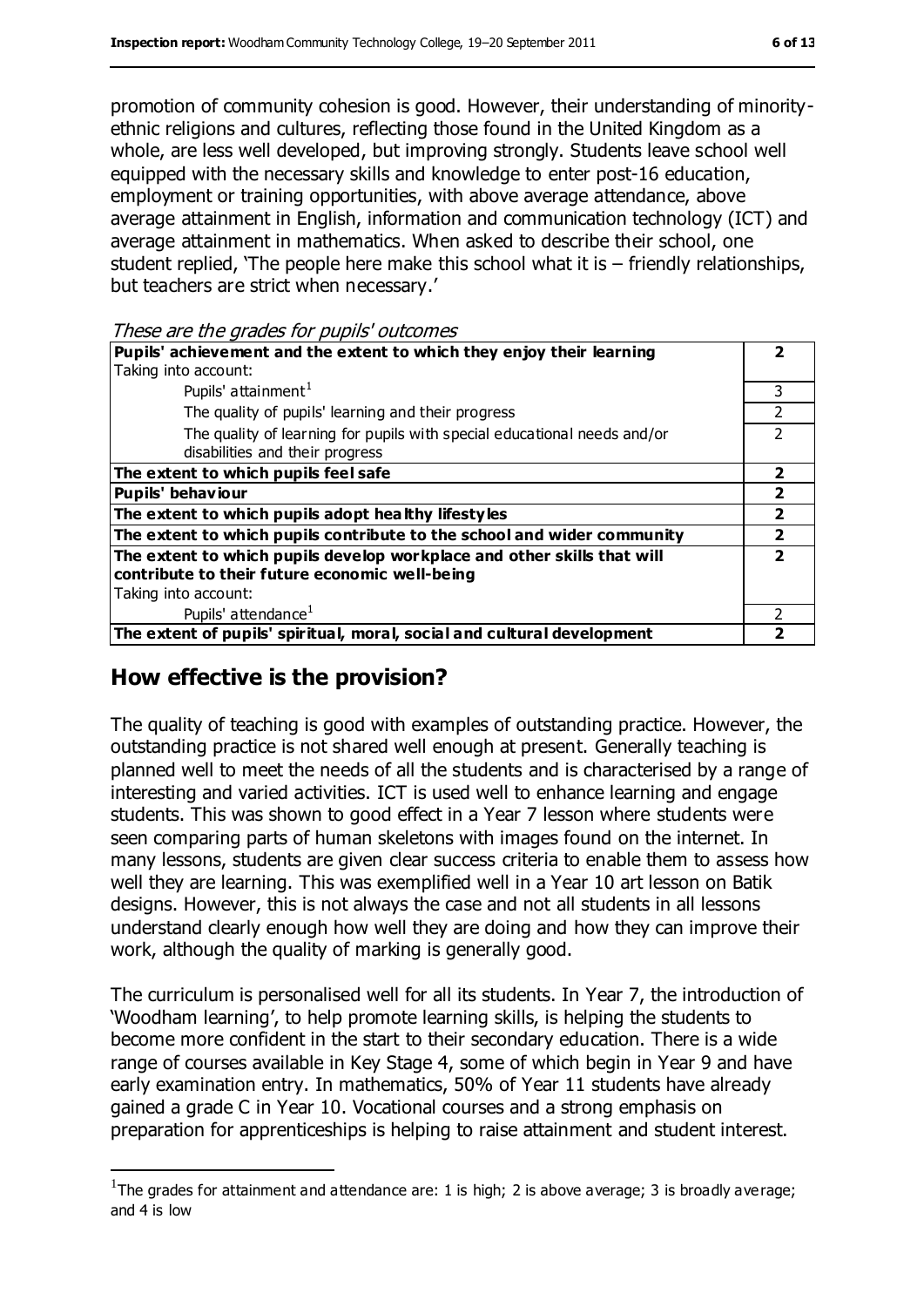The school makes good use of local businesses and training for vocational teachers is strong. All Year 11 students are entered for a stage 2 qualification in ICT. A wide range of activities, such as specialist days, residential visits and out-of-school clubs, contribute significantly to the students' good personal development. Students found it difficult to say which clubs they found most enjoyable, as they feel there are many. However, the Samba club was voted as one of the best. The school is rightly proud of its good care, guidance and support and its reputation as an inclusive school. Students, including the most vulnerable, benefit greatly from a personalised and proactive approach to care, guidance and support. There are many comments from parents and carers complimenting the school on the, 'very successful integration' of their children into Year 7.

These are the grades for the quality of provision

| The quality of teaching                                                  |  |
|--------------------------------------------------------------------------|--|
| Taking into account:                                                     |  |
| The use of assessment to support learning                                |  |
| The extent to which the curriculum meets pupils' needs, including, where |  |
| relevant, through partnerships                                           |  |
| The effectiveness of care, guidance and support                          |  |

#### **How effective are leadership and management?**

The headteacher is very ambitious for the school and has a clear vision of where the school needs to go and how it will get there. She has built a very strong leadership team with high expectations, where roles and responsibilities are clearly understood and skilfully woven together. Staff morale is very high. Comments, such as, 'The atmosphere in the school is fantastic.' and 'This school is on a relentless upward trajectory.' indicate the satisfaction and level of commitment of the staff. It is, therefore, no surprise that the school has made great strides towards its goals. Challenging targets are being used increasingly effectively to raise attainment. For example, the school's analysis showed that all groups of students made significantly better progress in 2010/2011 than they did in 2009/2010. In addition, gaps in performance of different groups are rapidly closing, indicating that equality of opportunity is good. Monitoring of teaching and learning is good and has brought about improvements in the quality of teaching. However, the school acknowledges that at present lesson observations do not focus sufficiently on learning. Members of the governing body are fully involved in the work of the school and know its strengths and what it needs to do to improve. They help shape the direction of the school, but are not currently fully involved in evaluating their own effectiveness.

Parents and carers are overwhelmingly positive about the school and value greatly the openness and approachability of the staff. Their views are sought regularly and acted upon and they are kept well informed of their children's achievement, wellbeing and development through 'Rising Stars Reviews' several times a year. Safeguarding procedures are good, with clear policies and secure risk-assessment systems. Health and safety and child protection arrangements are very thorough. All members of staff have regular training in these matters and are well informed. The promotion of community cohesion within school, locally and internationally is particularly good, but links with other schools nationally of a different socio-economic or cultural makeup have not yet been fully established. There is a wide range of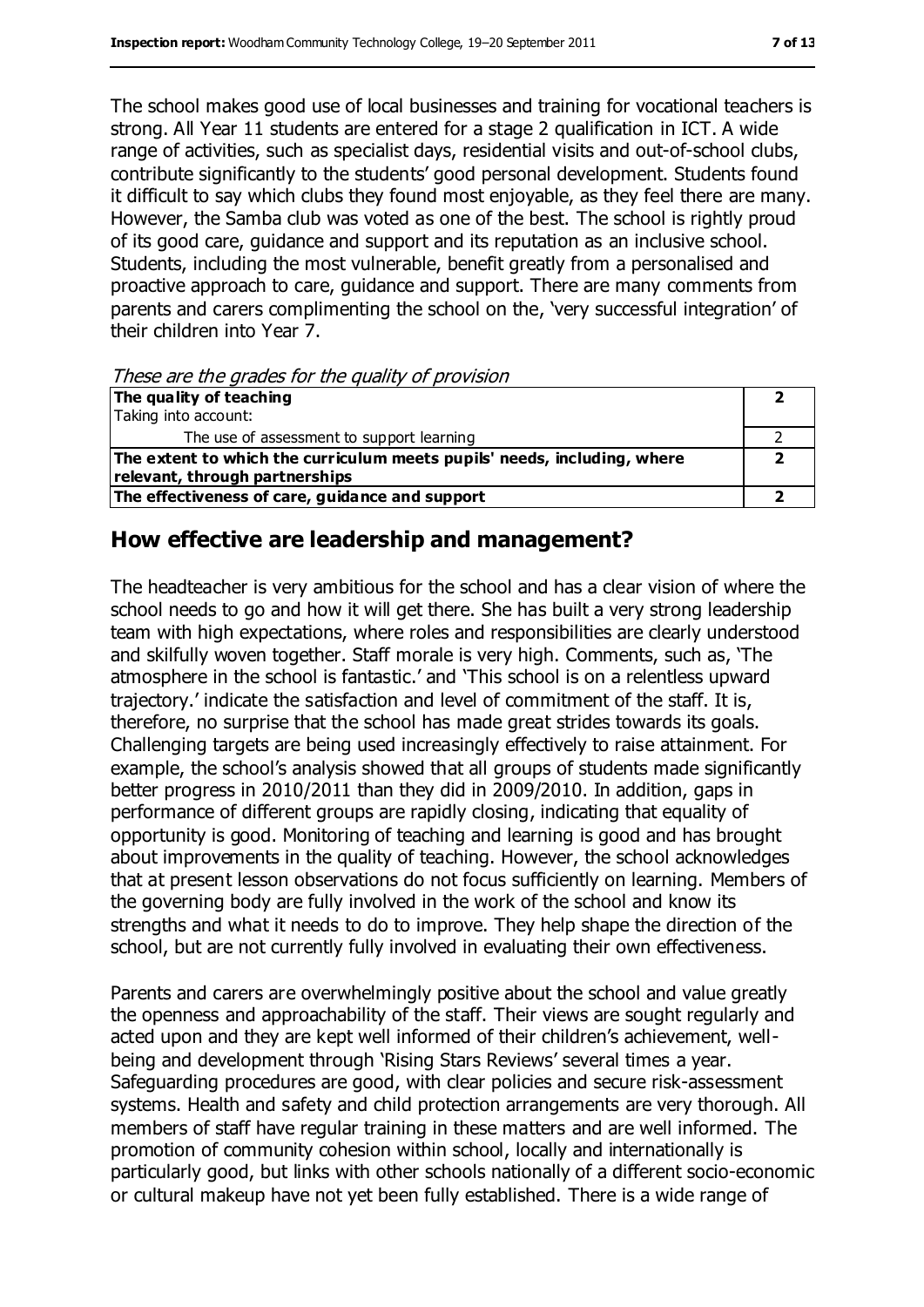good partnership involvement, including close links with a number of other local schools and post-16 provisions. This helps to ensure a smooth transition into the next stage in the students' education. The school achieves good value for money.

These are the grades for the leadership and management

| The effectiveness of leadership and management in embedding ambition and                                                                                            |   |
|---------------------------------------------------------------------------------------------------------------------------------------------------------------------|---|
| driving improvement                                                                                                                                                 |   |
| Taking into account:                                                                                                                                                |   |
| The leadership and management of teaching and learning                                                                                                              | 2 |
| The effectiveness of the governing body in challenging and supporting the<br>school so that weaknesses are tackled decisively and statutory responsibilities<br>met |   |
| The effectiveness of the school's engagement with parents and carers                                                                                                | 2 |
| The effectiveness of partnerships in promoting learning and well-being                                                                                              |   |
| The effectiveness with which the school promotes equality of opportunity and<br>tackles discrimination                                                              |   |
| The effectiveness of safeguarding procedures                                                                                                                        | 2 |
| The effectiveness with which the school promotes community cohesion                                                                                                 |   |
| The effectiveness with which the school deploys resources to achieve value for<br>money                                                                             | 7 |

#### **Views of parents and carers**

Just over 30% of parents and carers returned the questionnaire. They were very positive about all aspects of the school's work, particularly the extent to which their child enjoys school, the way the school informs them of their child's progress and that their child is making enough progress. The inspection team judged that the students' achievement and the extent to which they enjoy their education are good. A few parents and carers did not agree that the school dealt with unacceptable behaviour effectively. Inspectors followed up this concern but found behaviour to be good overall and students reported that any misbehaviour was dealt with increasingly appropriately. A small minority of parents and carers felt that the school did not help them to support their child's learning. The inspectors felt that this was something that the school was doing well.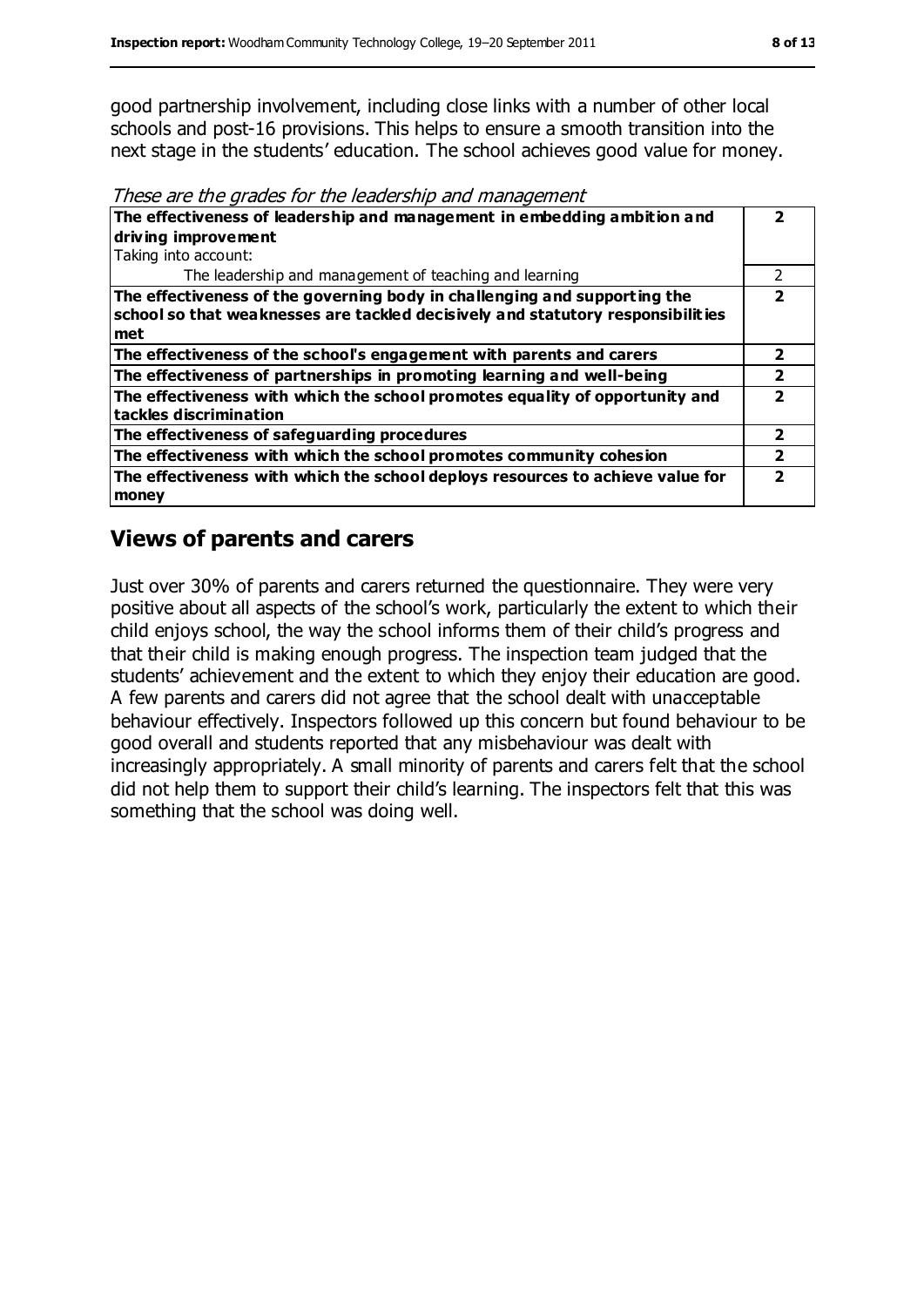# **Responses from parents and carers to Ofsted's questionnaire**

Ofsted invited all the registered parents and carers of pupils registered at Wo odham Community Technology College to complete a questionnaire about their views of the school.

In the questionnaire, parents and carers were asked to record how strongly they agreed with 13 statements about the school.

The inspection team received 225 completed questionnaires by the end of the on-site inspection. In total, there are 795 pupils registered at the school.

| <b>Statements</b>                                                                                                                                                                                                                                       | <b>Strongly</b><br>agree |               | <b>Agree</b> |               |                | <b>Disagree</b> |                | <b>Strongly</b><br>disagree |  |
|---------------------------------------------------------------------------------------------------------------------------------------------------------------------------------------------------------------------------------------------------------|--------------------------|---------------|--------------|---------------|----------------|-----------------|----------------|-----------------------------|--|
|                                                                                                                                                                                                                                                         | <b>Total</b>             | $\frac{0}{0}$ | <b>Total</b> | $\frac{1}{2}$ | <b>Total</b>   | $\frac{0}{0}$   | <b>Total</b>   | $\frac{0}{0}$               |  |
| My child enjoys school                                                                                                                                                                                                                                  | 68                       | 30            | 144          | 64            | 9              | $\overline{4}$  | 1              | $\mathbf 0$                 |  |
| The school keeps my child<br>safe                                                                                                                                                                                                                       | 75                       | 33            | 135          | 60            | 8              | $\overline{4}$  | $\mathbf{1}$   | $\mathbf 0$                 |  |
| The school informs me<br>about my child's progress                                                                                                                                                                                                      | 71                       | 32            | 138          | 61            | 9              | $\overline{4}$  | $\overline{2}$ | $\mathbf{1}$                |  |
| My child is making enough<br>progress at this school                                                                                                                                                                                                    | 70                       | 31            | 141          | 63            | 5              | $\overline{2}$  | $\mathbf{1}$   | $\mathbf 0$                 |  |
| The teaching is good at<br>this school                                                                                                                                                                                                                  | 65                       | 29            | 145          | 64            | 6              | 3               | $\mathbf 0$    | $\mathbf 0$                 |  |
| The school helps me to<br>support my child's learning                                                                                                                                                                                                   | 55                       | 24            | 137          | 61            | 22             | 10              | $\mathbf{1}$   | $\mathbf 0$                 |  |
| The school helps my child<br>to have a healthy lifestyle                                                                                                                                                                                                | 51                       | 23            | 154          | 68            | 16             | $\overline{7}$  | $\mathbf 0$    | $\mathbf 0$                 |  |
| The school makes sure that<br>my child is well prepared<br>for the future (for example<br>changing year group,<br>changing school, and for<br>children who are finishing<br>school, entering further or<br>higher education, or<br>entering employment) | 65                       | 29            | 138          | 61            | 6              | 3               | $\overline{2}$ | $\mathbf{1}$                |  |
| The school meets my<br>child's particular needs                                                                                                                                                                                                         | 55                       | 24            | 155          | 69            | $\overline{7}$ | 3               | $\mathbf{1}$   | $\mathbf 0$                 |  |
| The school deals effectively<br>with unacceptable<br>behaviour                                                                                                                                                                                          | 54                       | 24            | 134          | 60            | 24             | 11              | 6              | 3                           |  |
| The school takes account<br>of my suggestions and<br>concerns                                                                                                                                                                                           | 57                       | 25            | 127          | 56            | 16             | $\overline{7}$  | 4              | $\overline{2}$              |  |
| The school is led and<br>managed effectively                                                                                                                                                                                                            | 60                       | 27            | 139          | 62            | 12             | 5               | $\mathbf 0$    | 0                           |  |
| Overall, I am happy with<br>my child's experience at<br>this school                                                                                                                                                                                     | 77                       | 34            | 136          | 60            | 4              | $\overline{2}$  | 1              | 0                           |  |

The table above summarises the responses that parents and carers made to each statement. The percentages indicate the proportion of parents and carers giving that response out of the total number of completed questionnaires. Where one or more parents and carers chose not to answer a particular question, the percentages will not add up to 100%.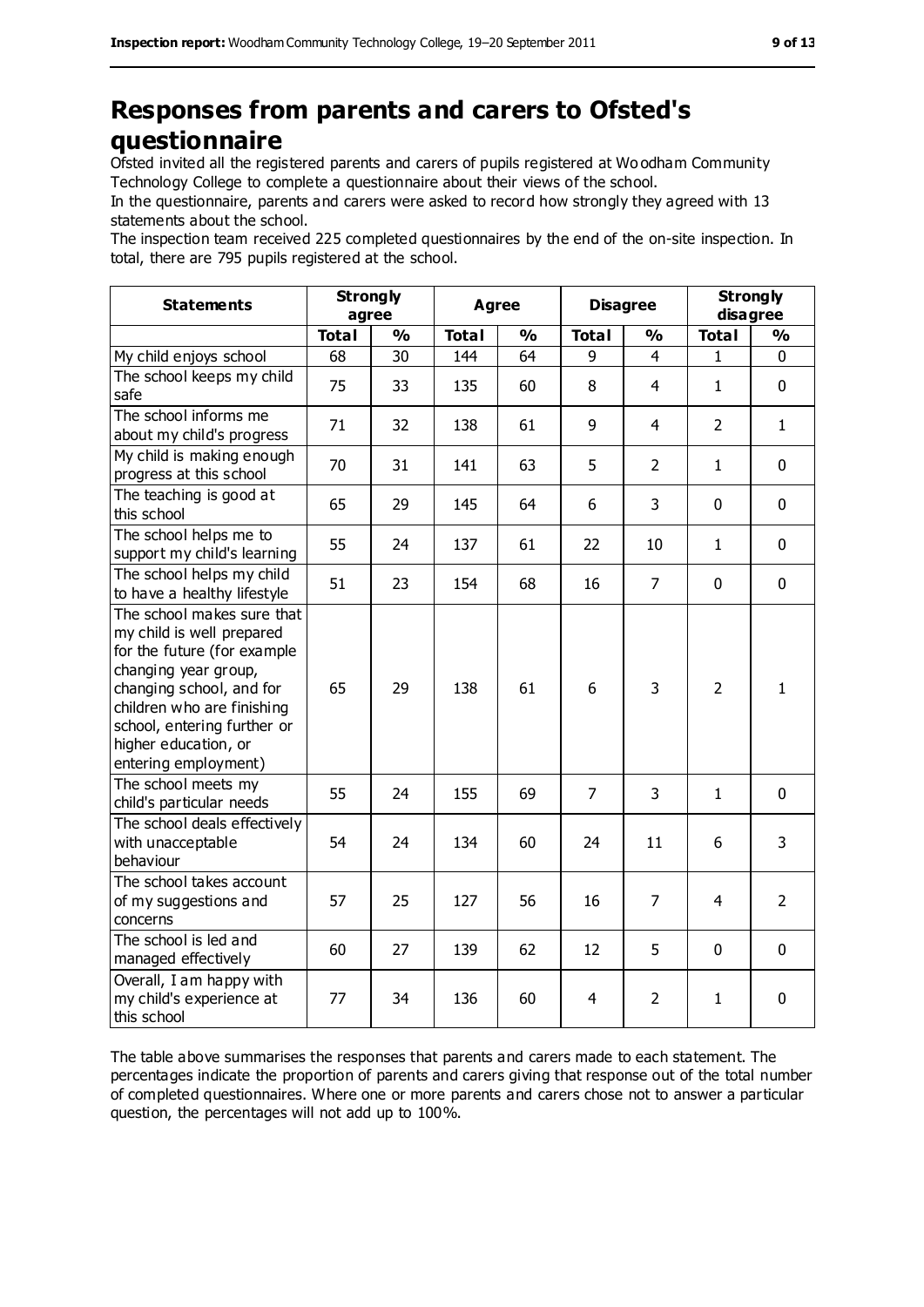# **Glossary**

### **What inspection judgements mean**

| <b>Grade</b> | <b>Judgement</b> | <b>Description</b>                                                                                                                                                                                                               |
|--------------|------------------|----------------------------------------------------------------------------------------------------------------------------------------------------------------------------------------------------------------------------------|
| Grade 1      | Outstanding      | These features are highly effective. An outstanding<br>school provides exceptionally well for all its pupils'<br>needs.                                                                                                          |
| Grade 2      | Good             | These are very positive features of a school. A school<br>that is good is serving its pupils well.                                                                                                                               |
| Grade 3      | Satisfactory     | These features are of reasonable quality. A<br>satisfactory school is providing adequately for its<br>pupils.                                                                                                                    |
| Grade 4      | Inadequate       | These features are not of an acceptable standard. An<br>inadequate school needs to make significant<br>improvement in order to meet the needs of its pupils.<br>Ofsted inspectors will make further visits until it<br>improves. |

#### **Overall effectiveness of schools**

|                          | Overall effectiveness judgement (percentage of schools) |      |                     |                   |
|--------------------------|---------------------------------------------------------|------|---------------------|-------------------|
| <b>Type of</b><br>school | <b>Outstanding</b>                                      | Good | <b>Satisfactory</b> | <b>Inadequate</b> |
| Nursery schools          | 43                                                      | 47   | 10                  |                   |
| Primary schools          | 6                                                       | 46   | 42                  |                   |
| Secondary<br>schools     | 14                                                      | 36   | 41                  | 9                 |
| Sixth forms              | 15                                                      | 42   | 41                  | 3                 |
| Special schools          | 30                                                      | 48   | 19                  | 3                 |
| Pupil referral<br>units  | 14                                                      | 50   | 31                  | 5                 |
| All schools              | 10                                                      | 44   | 39                  |                   |

New school inspection arrangements were introduced on 1 September 2009. This means that inspectors now make some additional judgements that were not made previously.

The data in the table above is for the period 1 September 2010 to 08 April 2011 and are consistent with the latest published official statistics about maintained school inspection outcomes (see [www.ofsted.gov.uk\)](http://www.ofsted.gov.uk/).

The sample of schools inspected during 2010/11 was not representative of all schools nationally, as weaker schools are inspected more frequently than good or outstanding schools.

Percentages are rounded and do not always add exactly to 100. Sixth form figures reflect the judgements made for the overall effectiveness of the sixth form in secondary schools, special schools and pupil referral units.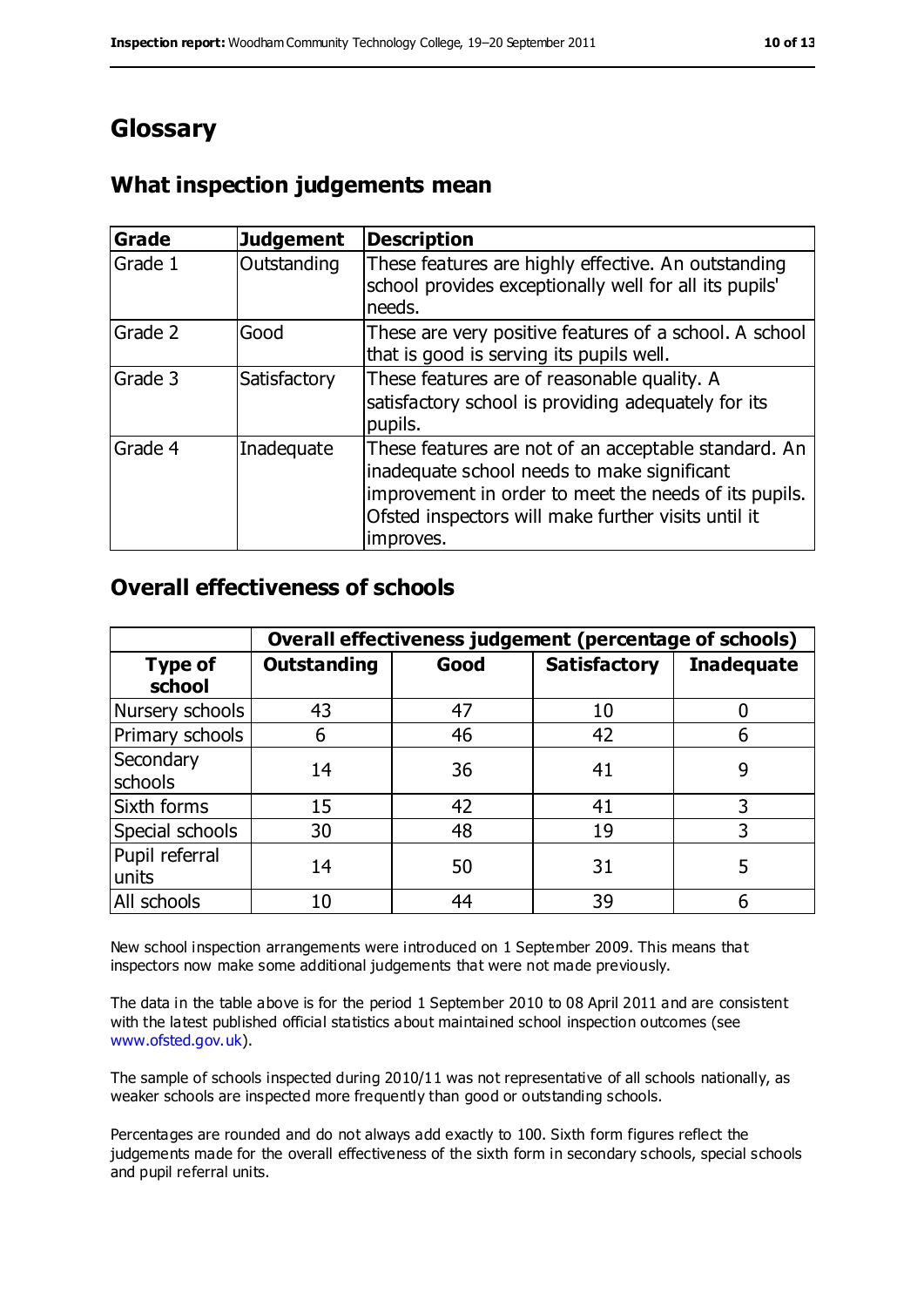# **Common terminology used by inspectors**

| Achievement:               | the progress and success of a pupil in their<br>learning, development or training.                                                                                                                                                                                                                                       |
|----------------------------|--------------------------------------------------------------------------------------------------------------------------------------------------------------------------------------------------------------------------------------------------------------------------------------------------------------------------|
| Attainment:                | the standard of the pupils' work shown by test<br>and examination results and in lessons.                                                                                                                                                                                                                                |
| Capacity to improve:       | the proven ability of the school to continue<br>improving. Inspectors base this judgement on<br>what the school has accomplished so far and on<br>the quality of its systems to maintain<br>improvement.                                                                                                                 |
| Leadership and management: | the contribution of all the staff with<br>responsibilities, not just the headteacher, to<br>identifying priorities, directing and motivating staff<br>and running the school.                                                                                                                                            |
| Learning:                  | how well pupils acquire knowledge, develop their<br>understanding, learn and practise skills and are<br>developing their competence as learners.                                                                                                                                                                         |
| Overall effectiveness:     | inspectors form a judgement on a school's overall<br>effectiveness based on the findings from their<br>inspection of the school. The following<br>judgements, in particular, influence what the<br>overall effectiveness judgement will be.                                                                              |
|                            | The school's capacity for sustained<br>■<br>improvement.<br>Outcomes for individuals and groups of<br>pupils.<br>The quality of teaching.<br>The extent to which the curriculum meets<br>pupils' needs, including, where relevant,<br>through partnerships.<br>The effectiveness of care, guidance and<br>m.<br>support. |
| Progress:                  | the rate at which pupils are learning in lessons<br>and over longer periods of time. It is often<br>measured by comparing the pupils' attainment at<br>the end of a key stage with their attainment when<br>they started.                                                                                                |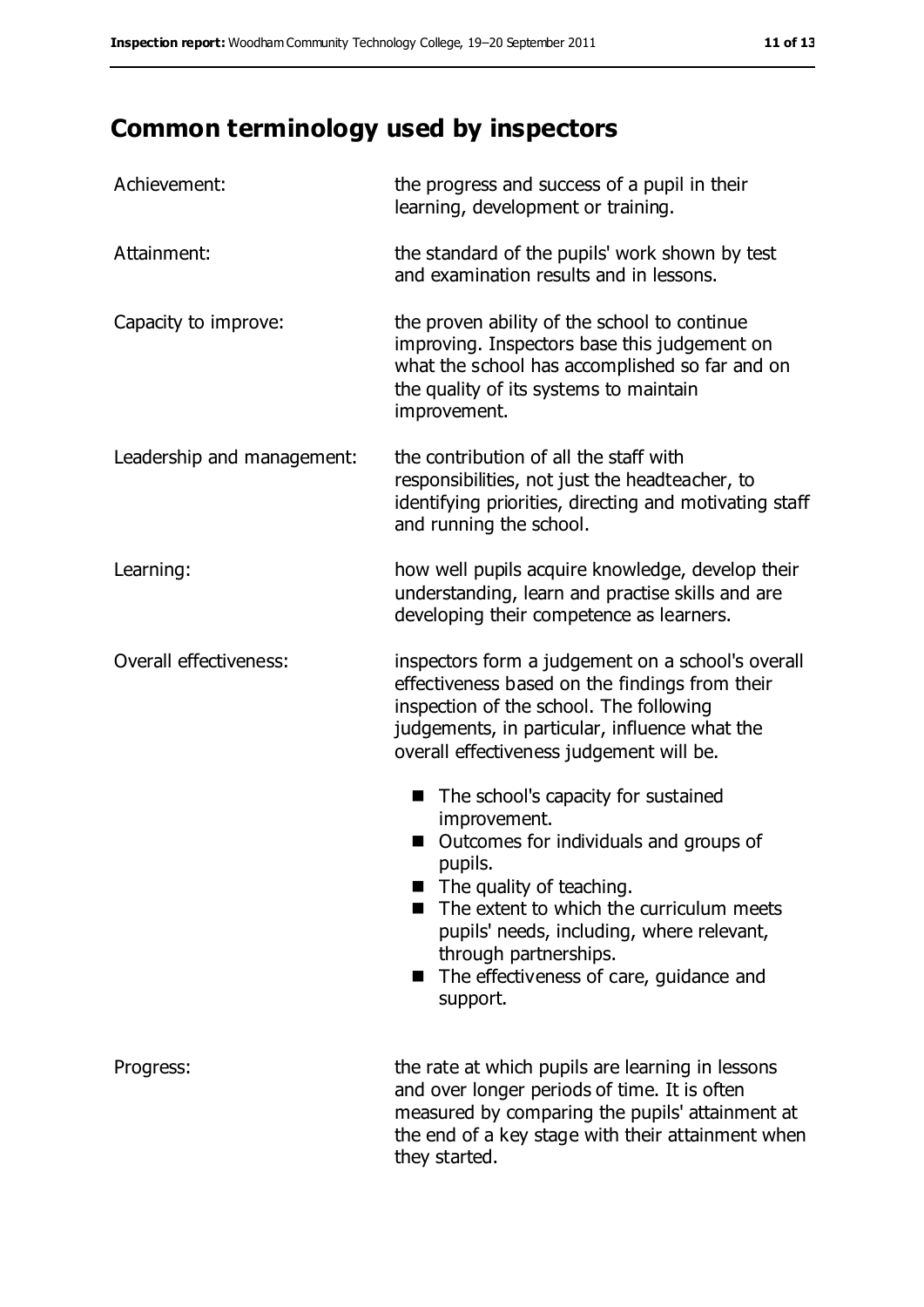**This letter is provided for the school, parents and carers to share with their children. It describes Ofsted's main findings from the inspection of their school.**



21 September 2011

Dear Students

#### **Inspection of Woodham Community Technology College, Newton Aycliffe, DL5 4AX**

Thank you for welcoming us so warmly when we visited your school recently. We enjoyed talking to you and seeing you in your lessons very much. We judged your school to be good and one that is improving strongly. We would like to share with you why we think this is so and what the school can do to make certain aspects even better.

Your achievement is good; you learn and progress well and the standards you attain are securely in line with those found nationally. We were delighted to see that the percentage of students gaining five A\* to C grades at GCSE has risen so much. Most of you behave well and engage well in your lessons. Your curriculum is good and you told us how much you welcome the opportunities the school has to offer, such as American Football and Samba. We were very impressed to see many of you taking on responsibilities, such as those through the Leadership Academy.

Although you progress well, we believe that your progress could be even better. We have asked the school to share best practice in teaching more widely, to always give you clear criteria for success so that you can see for yourselves if you are learning well and what you need to do to improve your work. In addition, we have asked that, when school leaders observe your lessons, the focus is always on how well you are learning. You can help by telling your teachers in each of your lessons if you are unclear about how well you are learning.

We hope that you continue to enjoy your education at Woodham and to continue to play your part in its continuing success.

Yours sincerely

Alison Thomson Lead inspector